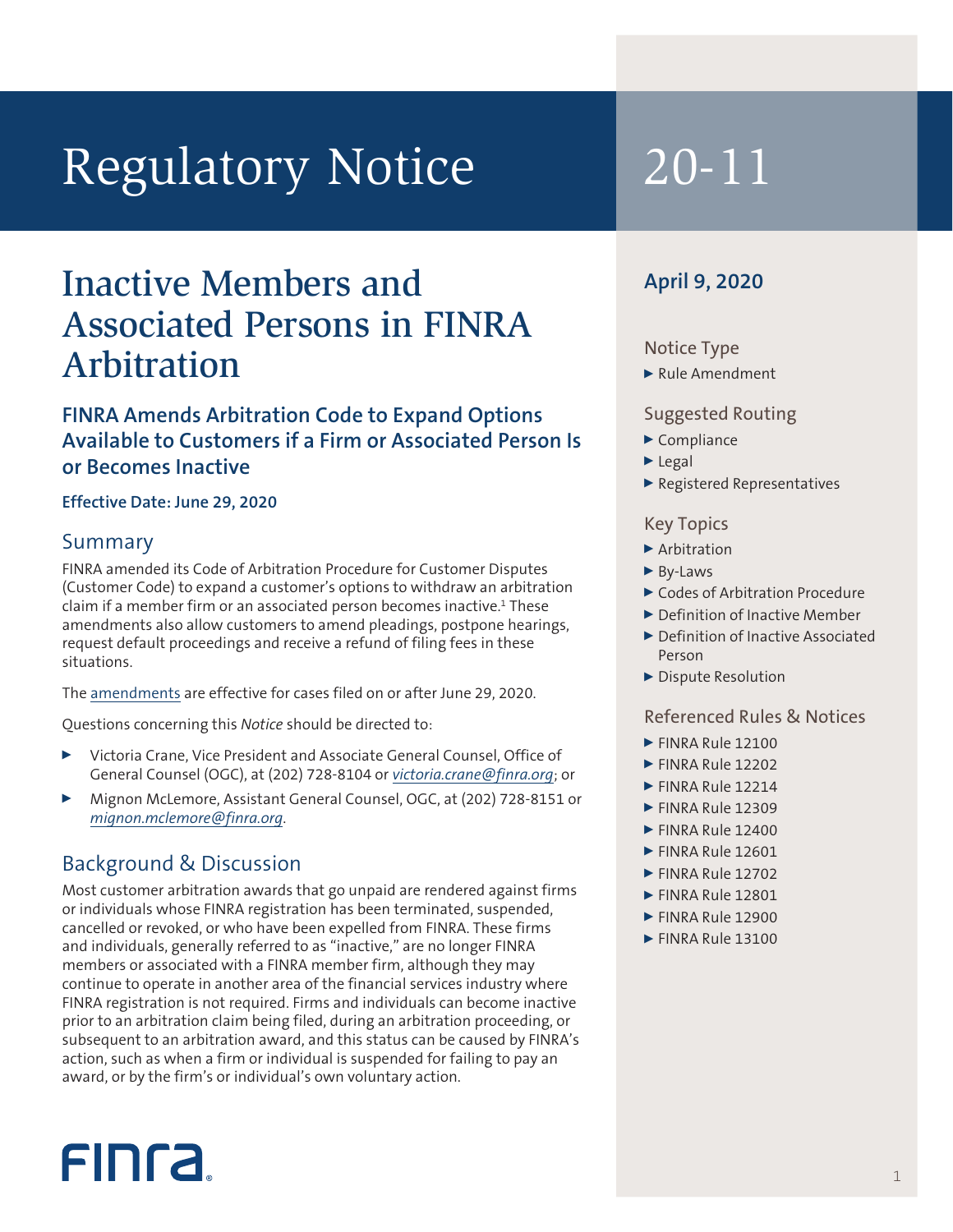FINRA has expanded the options available to a customer claimant when dealing with those members or associated persons that are inactive either at the time the claim is filed or at the time of the award. For example, when a customer claimant first files an arbitration claim, FINRA alerts the customer claimant if the respondent is inactive. FINRA also informs the claimant that awards against such members or associated persons have a much higher incidence of non-payment and that FINRA has limited leverage over inactive members or associated persons that fail to pay arbitration awards. Thus, the customer knows before pursuing the claim in arbitration that collection of an award may be more difficult. Upon learning that the member or associated person is inactive, a customer may amend his or her claim to add other respondents from whom the customer may be able to collect should the claim go to award.

#### Expansion of Customer Options in Arbitration

Under FINRA Rule 12202 (Claims Against Inactive Members), a customer's claim against an inactive firm is ineligible for arbitration unless the customer agrees in writing to arbitrate after the claim arises (*i.e*., when the customer claimant first files the arbitration claim). In these situations, the customer is able to evaluate the likelihood of collecting on an award and make an informed decision whether to proceed in arbitration, to file the claim in court or to take no action, regardless of whether the customer signed a predispute arbitration agreement.2 Accordingly, claims against inactive firms proceed in arbitration only at the customer's option. The Customer Code does not address situations, however, where a member firm becomes inactive *during* a pending arbitration. In addition, the Customer Code does not provide specific procedures for a customer to withdraw, and file in court, a claim against an associated person who becomes inactive before the customer files a claim or during a pending arbitration.

Accordingly, FINRA has amended the Customer Code to expand further the options available to customers in situations where a firm becomes inactive during a pending arbitration,<sup>3</sup> or where an associated person becomes inactive either before a claim is filed or during a pending arbitration.<sup>4</sup> Thus, under the amendments, if a member firm or an associated person is inactive at the time a claim is filed, the claim is ineligible for arbitration unless the customer claimant agrees in writing to arbitrate after the claim arises. If a member firm or an associated person becomes inactive during a pending arbitration, FINRA will notify the customer claimant of the status change. Within 60 days of receiving notice of a member firm's or an associated person's status change to inactive, a customer claimant may withdraw the claim or claims,<sup>5</sup> amend the pleading to add a claim or new party without prior approval by a panel, or postpone a scheduled hearing that is within 60 days of the date the customer claimant receives the notice from FINRA.<sup>6</sup> The amendments retain the customer's option to request a default proceeding against an inactive member or associated person.<sup>7</sup>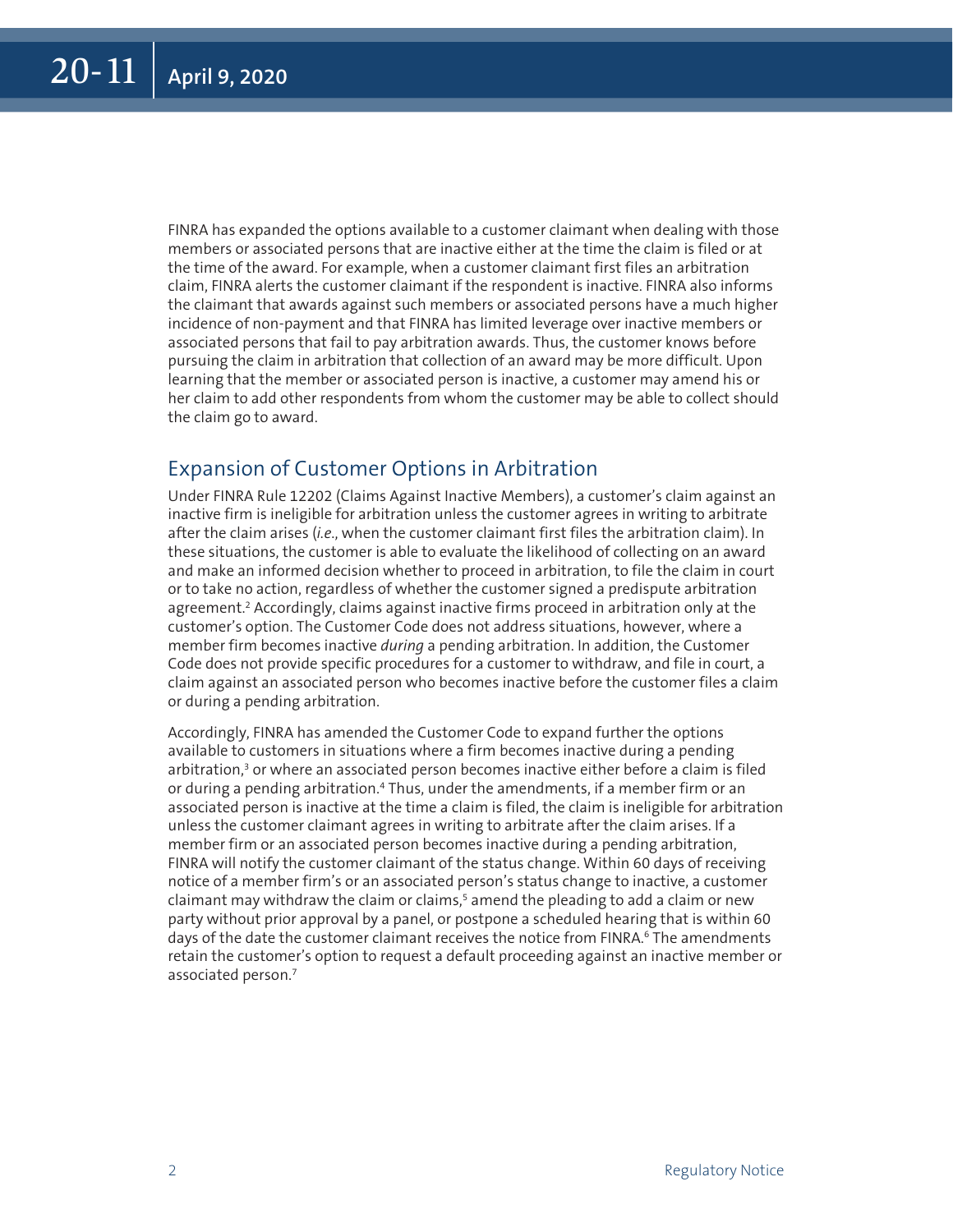Similar to the current rules and procedures relating to claims filed against inactive member firms, the amendments will allow the customer to evaluate the likelihood of collecting on an award, adjust his or her litigation strategy, and make an informed decision whether to proceed in arbitration, to file the claim in court or to take no action, regardless of whether the customer signed a predispute arbitration agreement.

### Effective Date

The amendments are effective for cases filed on or after June 29, 2020.